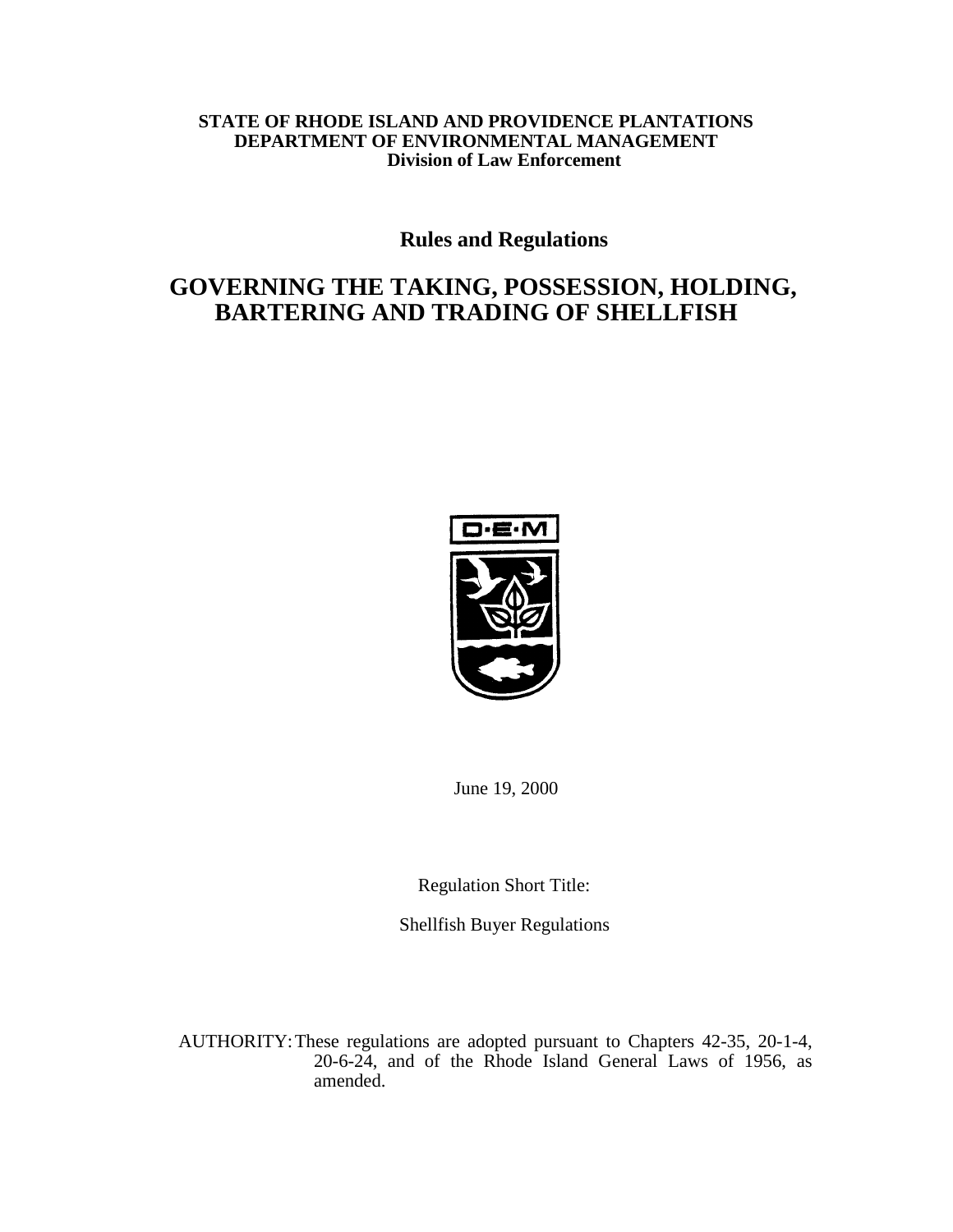# **STATE OF RHODE ISLAND** DEPARTMENT OF ENVIRONMENTAL MANAGEMENT **DIVISION OF LAW ENFORCEMENT**

#### RULES AND REGULATIONS GOVERNING TAKING, POSSESSION, HOLDING, BARTERING AND TRADING OF SHELLFISH

**1.00 DEFINITIONS**- As used in these rules and regulations, the following words and phrases have the following meanings:

**1.01"LICENSED SHELLFISH BUYER"** shall mean any person, partnership, firm, association or corporation engaged in bartering or trading in shellfish taken or possessed by licensed shellfisherman or other licensed shellfish buyers and licensed under the provisions of RIGL, section 20-6-24, or their authorized agents.

**1.02 "LICENSED SHELLFISHERMAN"** shall mean any person licensed to take and posses shellfish from Rhode Island waters pursuant to the provisions of RIGL chapter 20-6 section 20-2-1 20-2-20 or 20-2-28.1.

**1.03 "SHELLFISH"** shall include but not be limited to Bay Quahaugs, Ocean Quahaugs, Blue Mussel, Oyster, Soft shell Clam, Surf or Sea Clam.

# **2.00 LICENSED SHELLFISHERMAN**

- 2.01 No person may possess or take shellfish from the waters of the State of Rhode Island for resale or trade unless:
	- a) such person is a resident of Rhode Island, and
	- b) such person completes and submits an application for a commercial shellfish license or multipurpose commercial fishing license as the Director may require. Specimens of such forms are appended to these rules and made part hereof by reference (Addendum A), and
	- c) such person while taking or possessing shellfish from Rhode Island waters has on his person a valid, legally obtained, plastic "credit card" type, shellfishing or multi-purpose commercial fishing license (hereafter collectively referred to as "shellfish license" issued by the Department of Environmental Management.
- **2.02** The shellfish license shall contain the following information:
	- a) First name, middle initial, and last name of licensed shellfisherman
	- b) Date of birth of licensed shellfisherman
	- c) Social security number and license number of licensed shellfisherman
	- d) Signature of licensed shellfisherman

**2.03** A licensed shellfisherman shall only sell, barter, or trade shellfish taken from Rhode Island waters to a licensed shellfish buyer.

**2.04** A licensed shellfisherman shall not sell, deliver, or otherwise transfer shellfish taken from Rhode Island waters to a licensed buyer without first presenting said buyer, a valid shellfishing license issued by the Department of Environmental Management.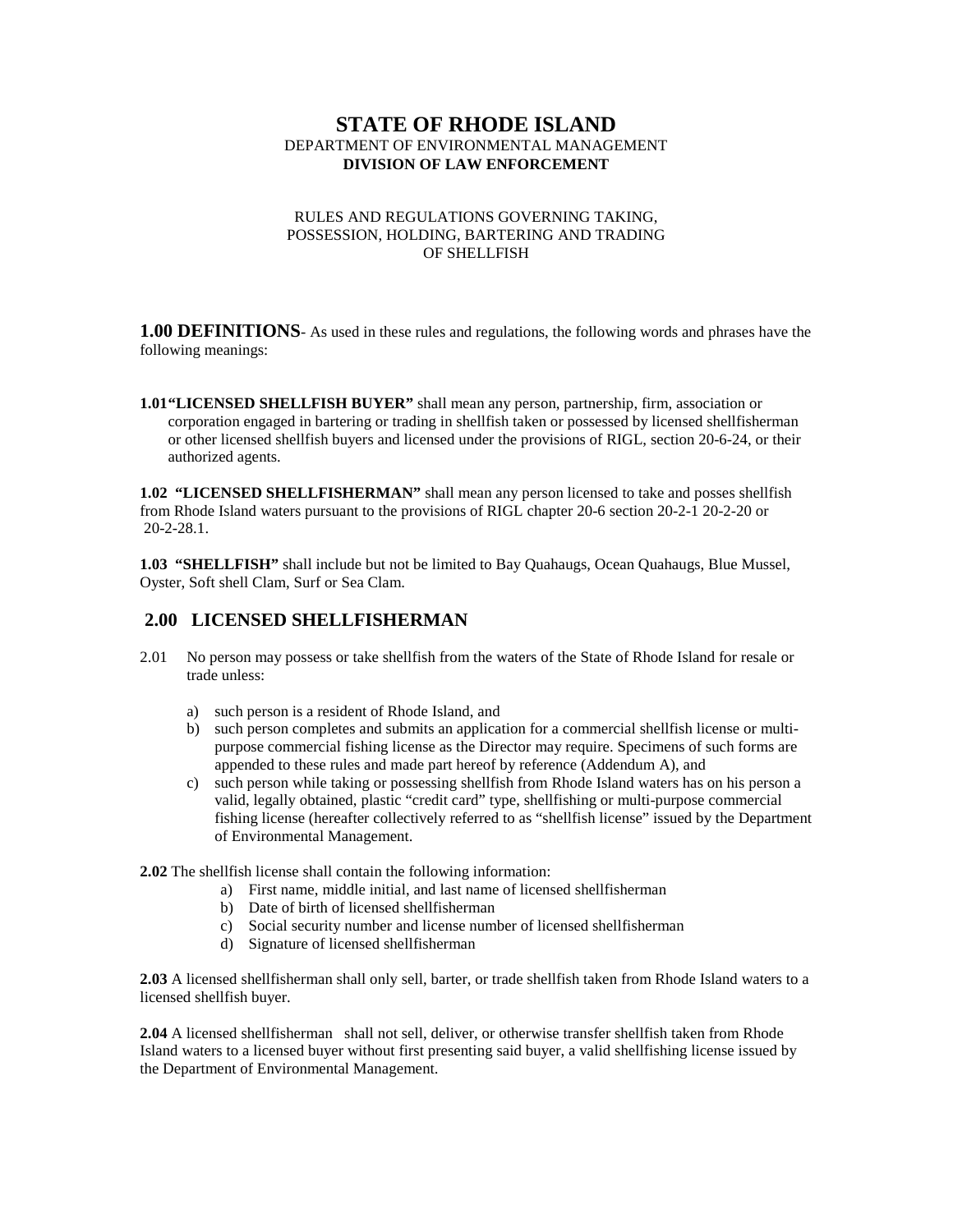# **3.00 LICENSED SHELLFISH BUYERS**

**3.01** No person, partnership, firm, association, or corporation shall barter or trade in shellfish in Rhode Island unless such person partnership, firm, association, or corporation shall first obtain from the Department of Environmental Management a shellfish buyer's license.

- a) This rule shall not apply to persons, firms, associations, or corporations engaged solely in the business of selling such shellfish directly to the consumer and/or engaged solely in the processing or preparation of such shellfish for sale directly to the consumer, provided that such business purchases shellfish from licensed shellfish buyers.
- b) Out –of –State shellfish buyers, dealers, or other such businesses may purchase or trade in Rhode Island shellfish without a shellfish buyer's license, provided that such business appears on the United States public Health Service, Food and Drug Administration list of state certified shippers, such business purchases Rhode Island shellfish from licensed shellfish buyers only, and such business complies with the provisions of these rules relating to such transactions.
- c) These rules shall not apply to persons buying Surf Clams or Ocean Quahaugs for use as bait.
- **3.02** An applicant for a shellfish buyer's license shall complete such forms containing such information as the Department of Environmental Management may require. Such forms are appended to these rules and are made a part hereof by reference (Addendum B)
- **3.03** A licensed shellfish buyer shall only purchase, barter, or trade in shellfish taken from Rhode Island water from licensed shellfisherman or other licensed shellfish buyers.
- **3.04** A licensed shellfish buyer shall only purchase, barter, trade, or otherwise obtain shellfish taken from other than Rhode Island waters from a dealer whose shellfish business appears on the United States Public Health Service, Food and Drug Administration list of state certified shellfish shippers and which are tagged in compliance with Rhode Island Department of Health regulations.

# **4.00 BARTERING AND TRADING IN SHELLFISH**

**4.01** A licensed shellfish buyer may not purchase or accept any shellfish from a shellfishermen, or may not sell or transfer shellfish to another licensed shellfish buyer without having first being presented with a license issued by the Department of Environmental Management to said shellfishermen

- **4.02** A licensed shellfish buyer shall maintain a license card printing machine and utilize said machine in all transactions covered by these rules involving shellfish. The metal identification plate used in said card printing machine shall contain the following information:
	- a) name and address of shellfish buyer
	- b) license number of shellfish buyer
	- c) employer identification number of shellfish buyer.

**4.03** Each transaction between any licensed shellfisherman and licensed shellfish buyer must be validate by the buyer receiving the shellfish through the use of a 2- part transaction form to be used on a credit card type imprinting machine including the following information:

- a) The following information shall be imprinted on the transaction form by the use of the card printing machine containing the licensed shellfish buyer's identification plate required in rule 4.02 and the shellfishermen's card type license
	- 1) first name, middle initial, last name of licensed shellfish-seller
	- 2) date of birth of licensed shellfishermean-seller
	- 3) license number of licensed shellfisherman-seller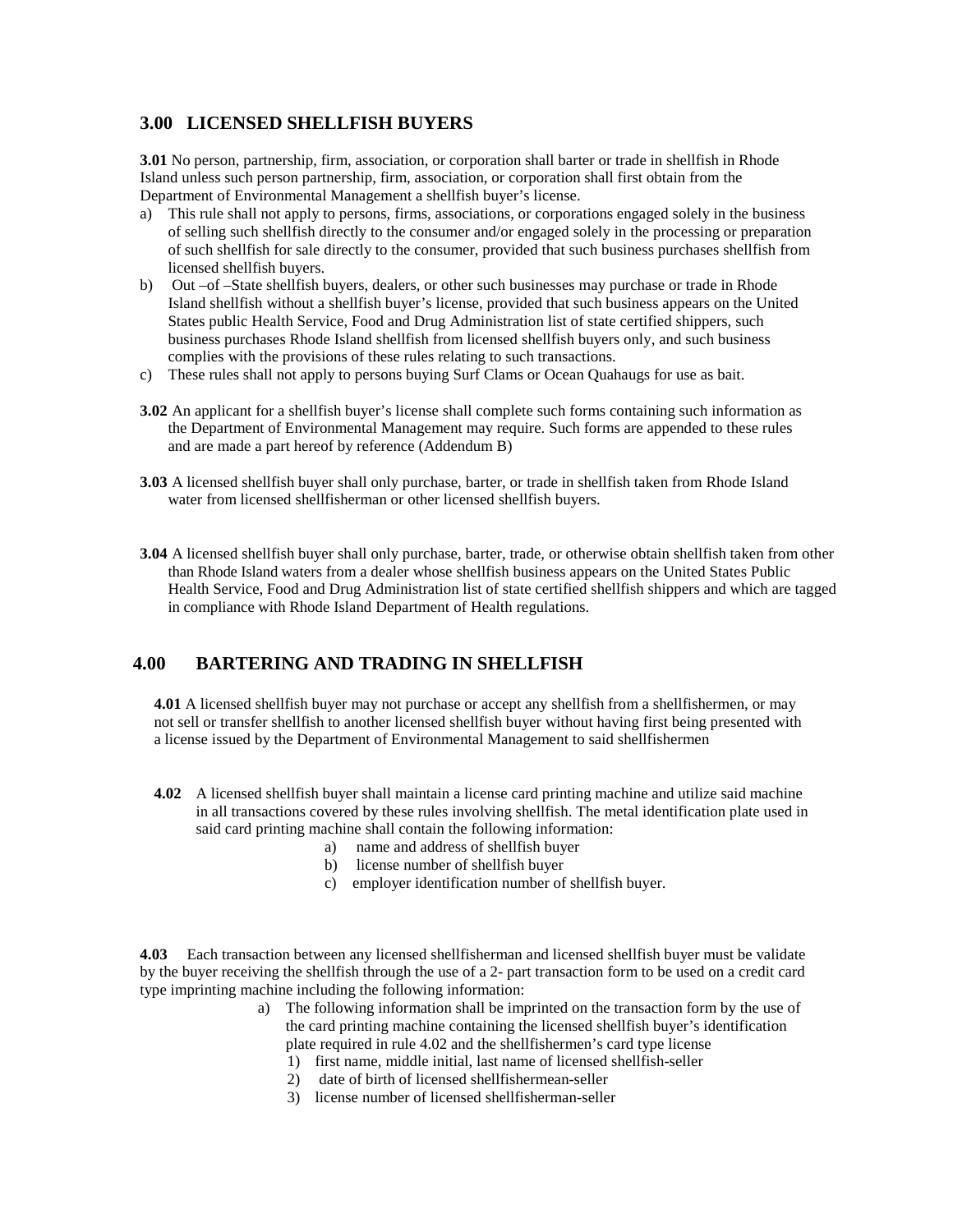- 4) name and address of licensed shellfish buyer
- 5) license number of shellfish buy
- 6) employer identification number
- b) The following information shall be reported on the transaction forms by the licensed shellfish buyer:
	- 1) area of Rhode Island waters from which shellfish were obtained by licensed shellfisherman as designated in Addendum D
	- 2) quantity of shellfish
	- 3) type of shellfish
	- 4) purchase price of shellfish
	- 5) date and time of transaction
- c) signature of shellfisherman- seller

# **5.00 HANDLING OF SHELLFISH**

**5.01** All licensed shellfish buyers are prohibited from mixing or comingling shellfish taken from Rhode Island water with shellfish taken from other waters.

- **5.02** Shellfish purchased or acquired by a licensed shellfish buyer may be separately sorted by type, size, or other basis.
- **5.03** The shellfish buyer shall tag each bag or container of shellfish to be resold, or otherwise transferred, with a label identifying such shellfish by the state from whose waters said shellfish were harvested and license of shellfish buyer. A tag issued or approved by the Rhode Island Department of Health shall be acceptable under this rule, provided it contains the information required by this rule.

# **6.0 FALSE STATEMENTS**

No licensed shellfisherman or licensed shellfish buyer, or his agent shall make any false statement, misrepresntation or alteration of any statement on the formsrequired by these rules.

# **7.0 INSPECTION OF SHELLFISH BUYER'S BUSINESS**

The Director or his agents may enter and inspect the business premises, appurtenance structures, or vehicles and vessels of a shellfish buyer to determine compliance with the provisions of G.L. 20-6-24, these rules, or any order issued by the Director, and no person shall interfere with such entrance and inspection

# **8.0 DENIAL, SUSPENSION OR REVOCATION OF LICENSE**

#### **8.01**

In addition of other penalties provided by law or other rule or regulation, any licensed shellfisherman or licensed shellfish buyer who violates the provision of G.L. 20-6-24, or these rules, or an order issued by the Director shall be subject to suspension, revocation or denial of his license in accordance with RIGL sections 20-2- 13 and 42-17.1-2(s).

#### **8.02 PENALTIES**

- a) First violation, up to six (6) months suspension of license
- b) Second violation, revocation of license
- **8.03.1** The Department of Environmental Management may deny renewal of shellfisherman or shellfish buyers license for violation of the provisions of G.L. section 20-6-24, these rules or any order issued by the Director during a prior license period.
- **8.04** The Department of Environmental Management may suspend, revoke or deny issuance of a shellfish buyer's license to any person, firm, association or corporation which is managed by or has a